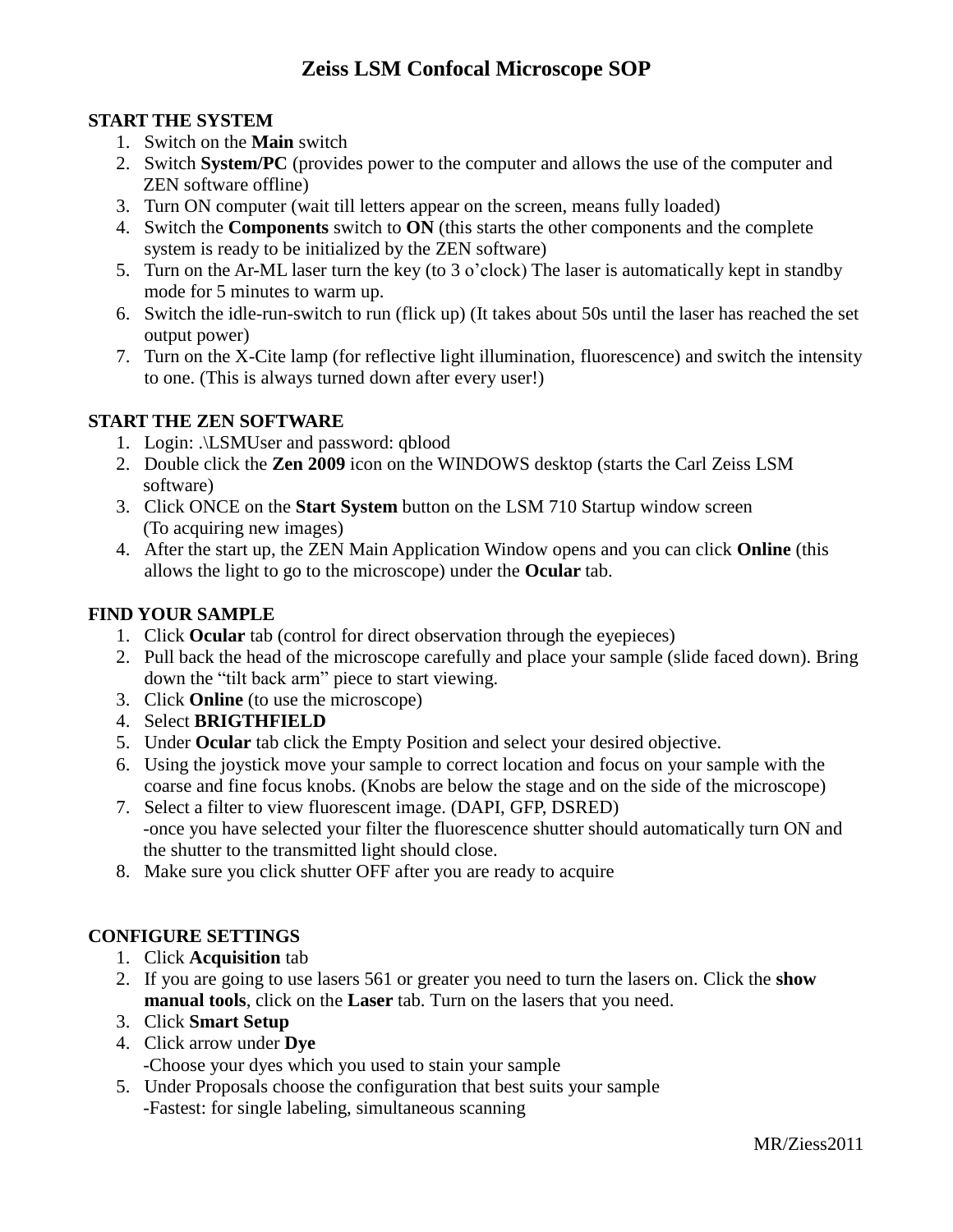(Pro: fastest mode, Con: possible bleed-through between dyes)

-**Best Signal**: for multiple labeling, sequential scanning

(Pro: reduces bleed-through due to turning a laser and detector one at a time,

Con: acquisition image is slower) BEST RESULTS!

-Best Compromise:

- -Linear Unmixing: automatically set the system in the lambda mode
- 6. Click **Apply** -software will automatically configure the parameters for the chosen dyes.

#### **PREPARATORY IMAGE**

- 1. Go to **Channels** window under acquisition tab and select a track optimize (if doing multi-tracks optimize one at a time)
- 2. Set **Pinhole** to 1 Airy Unit
	- -Click 1 AU (for best compromise between detection efficiency and depth discrimination) \*very important when testing co-localization; therefore, adjust pinhole so that each channel has the same optical slice thickness\*
- 3. Click **Auto Expose** (automatic pre-adjustment of gain and detector)
- 4. Click **Live** (continuous fast scanning)
	- -Optimize your image

-Under "Dimension" tab go to Channels and click the color box (this will show you the amount of saturation (red pixels) and black (blue pixels)

-**Gain (Master):** detector sensitivity

-**Digital Offset**: default is "0" but adjust the blue pixels (background)

-**Digital Gain**: default "1" signal amplification

5. Now click on your next track and uncheck the track that you just optimized (make sure you are adjusting the right track!)

-Repeat Step 4 and set the AU to match you previous track)

- 6. Turn ON the two tacks (by checking both boxes)
- 7. Under **Acquisition Mode** select your parameters -**Frame Size**: click Optimal for optimal resolution, recommend 1024x1024 -**Scan Speed**: 7 (fast speed reduces scanning time, lower speed improves signal-noise ratio) -**Bit Depth**: 16 Bit (intensity measurement) -**Average Number**: 4
- 8. Click **Snap** (records a single image)
- 9. Save image on D: Drive  $-I(D) \rightarrow DATA \rightarrow your folder$ -ALWAYS SAVE AS LSM 5 (\*lsm)

### **MAKE Z-STACK** (optical sectioning)

- 1. Use your saved 2D image -Press the "**Reuse**" button under Dimension tab that's on the bottom of the image box (This allows you to use the same parameters and settings from previous image)
- 2. Click **Z-Stack** box under the scan control window
- 3. Open Z-Stack tab under "Multidimensional Acquisition"
- 4. Before setting your first and last turn OFF one track (it will be faster to scan)
- 5. Click **Live** (always press Live before moving the knobs and setting your first and last)
- 6. Using the "Keypad Controller" scroll down with the fine focus until you barely see your sample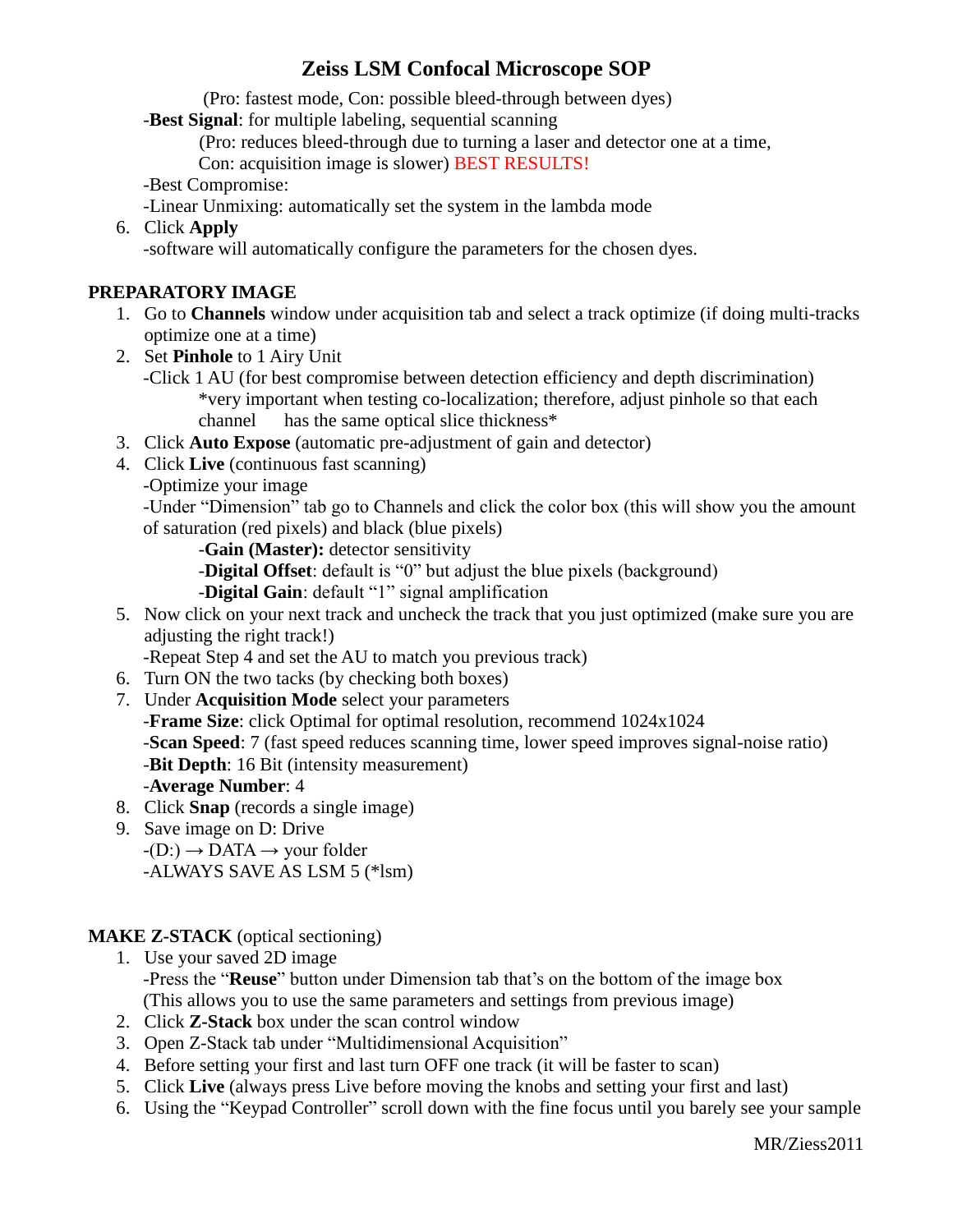then press "Set First" then scroll to the top of your sample and press "Set Last" (always go to bottom to top!)

- 7. Click **Stop**
- 8. Click **Optimal** (this will set the number of slices to match the optimal Z-interval for the given stack size, objective lens, and the pinhole diameter)
- 9. Turn **ON** all you tracks!
- 10. Click **Start Experiment**

#### **MAKE A 3D OF A Z-STACK**

(Several two-dimensional optical sections at different focal planes, a XYZ image stack)

- 1. After obtaining your z-stack you can go to the Process windows on the left monitor and choose visualization 3D Projection
- 2. You will see a rendering of your Z stack. Click and move your mouse in this window to view different angles of your image.
- 3. You can optimize the view of your 3D image to maximum, average, transparent or color-coded
- 4. If you want to save this projection, press the Apply button (bottom right of left monitor) and a Projection of Series image will appear in the Experiment tab.
- 5. Click **Create Movie** box if you want to make a movie of the rotation of your 3D projection
- 6. Set the start and end angles by dragging your image to the desire angles or by inserting numbers
- 7. You can also optimize the slice thickness, the number of frames, and different modes
- 8. Press **Apply** to create movie

#### **MAKE A TILE SCAN**

Entire sample:

- 1. Follow the same steps for configuring and optimizing your sample (tile scan is created around the starting position of your image- therefore, center your sample)
- 2. Click **Tile Scan** under **Acquisition** tab
- 3. Under **Multidimensional Acquisition** put down the tile scan tab and click **Center grid**
- 4. Set your dimensions you desire -number of tiles in horizontal and vertical direction (ex: 4x4, 5x5, etc.)
- 5. Click **overlap** to 20% (this creates a tile scan with overlap that stitches single 2D images or Z-Stacks 3D)
- 6. If you have more than one track make sure you turn all of them ON
- 7. Click **Start Experiment**

From certain region:

- 1. Under the **Tile Scan** tab click **Bounding grid**
- 2. Using **Add** mark the regions of interest (ex: mark the four corners of the tumor that's inside your brain tissue) this will define the dimensions of your tile scan.
- 3. Click the box in the regions of your sample the click add, then go to another region of your sample with the joystick and click add, after you mark all the regions (extreme edges of your sample) you want **Start Experiment**

Fast Overview: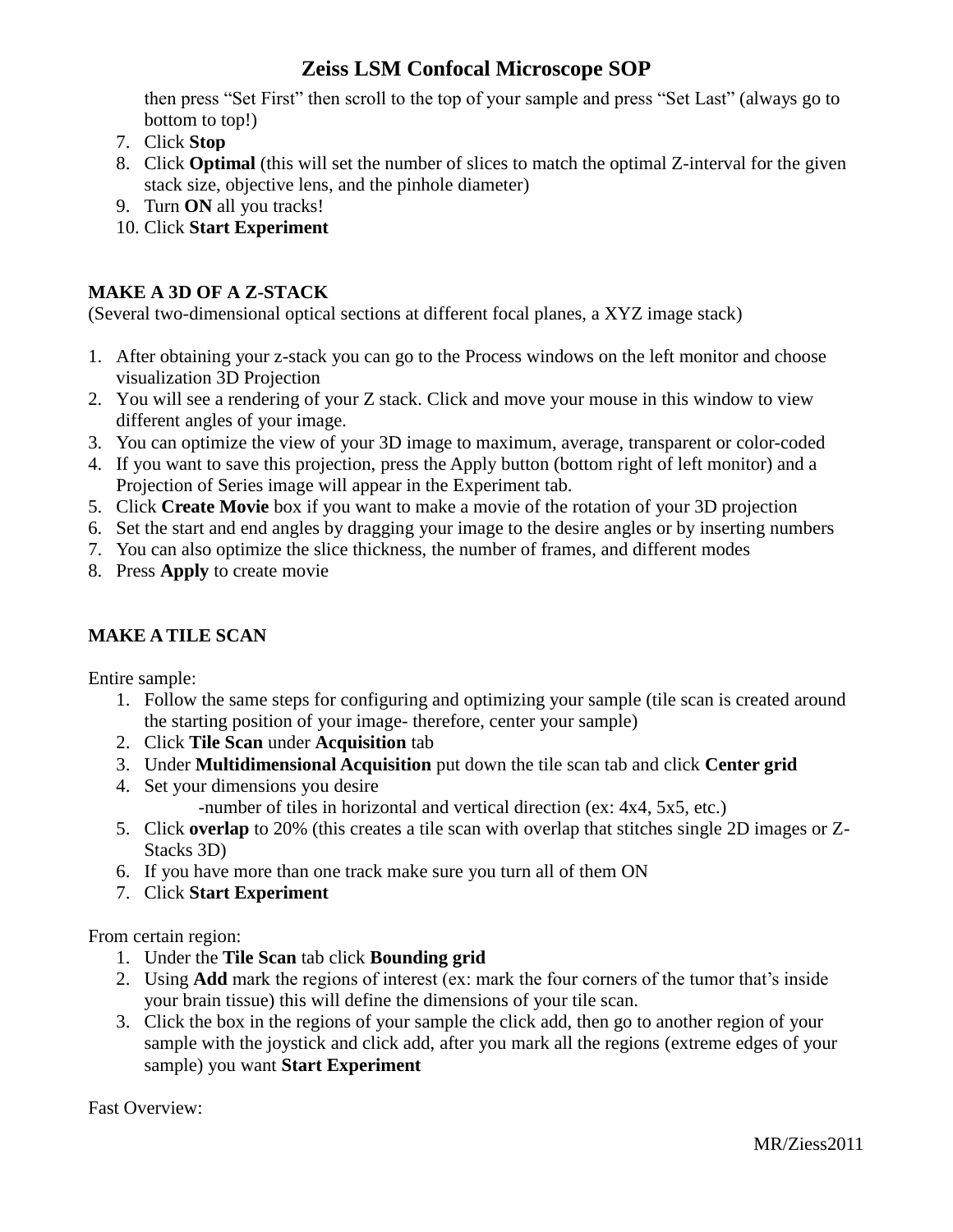- 1. Under **Tile Scan** and **Bounding grid** click **Scan overview image** (this will open a new window were you can select the number of tiles, the objective, and zoom factor)
- 2. After you define your properties click **Scan** (this starts the tile scan that navigates your sample)

\*TIPS: Since the objectives are not flat and have fall over in the edges is best to do a **zoom of 1.2** or more so when the image is scanned it won't have grid boxes. Also ALWAYS do an **overlap.** If you don't then you will have a hard time stitching your large image at the end!

#### **HOW TO IMAGE AT 63X OIL**

When using this objective you have to be very careful not to crash it into your slide because it has a very small working distance. If you are using the 63x or 100x oil immersion objectives you should NOT switch to a lower objective because you will contaminate the other objectives with immersion oil. If you are on 63X oil and have to use a lower objective you must take off your slide and properly remove all oil from the coverslip! This is an oil immersion objective so it is only used for stained and fixed samples. NO LIVE IMAGING!

- 1. Always start with **5X** objective to focus your sample
- 2. Go to **10X** and focus
- 3. Go to **20X** and focus
- 4. Go to **63X oil** and set your objective to **Load Position** from the remote keypad
- 5. Carefully pull back the "tilt back arm" so you can remove your slide
- 6. ONLY STAFF: Place a very small drop of immersion oil (ONLY Zeiss Immersol 518F!) onto the top lens of objective (NOTE: Using a large amount of oil will loosen the lens of the objective which will decrease image resolution and the life of the objective)
- 7. Place your slide on the stage and bring down the "tilt back arm"
- 8. On the remote keypad set the objective back to viewing mode
- 9. Focus your image (IMPORTANT: Only use fine focus for high mag objectives!)
- 10. After your done using the 63X oil:
	- -Set to loading position

-Pull back the "tilt back arm"

-Remove your slide and clean all the oil from the coverslip! Very important because if you leave some oil and go use another microscope you might contaminate it and get bad images. DO NOT clean objectives! Only Staff

#### **SHUT DOWN**

Please check Google calendar if another user is going to come in within an hour! If there IS a user coming in then just switch the Argon laser on standby mode (toggle switch DOWN)

If you are the last user:

- 1. Move the objective to an empty position
- 2. Switch the Argon laser on standby mode
- 3. Turn the Argon key OFF (from 3 o'clock to 12 o'clock) WAIT FOR 10min TO COOL BEFORE SHUTING OFF! Meanwhile…
- 4. Backup your data and save your images in your own folder on the LSM710 WORKSTATION D: Drive ONLY SAVE AS LSM5 (.lsm)!
- 5. You can also download your data onto a USB drive or external hard drive
- 6. If you used the 561nm laser turn it OFF (in the laser control window)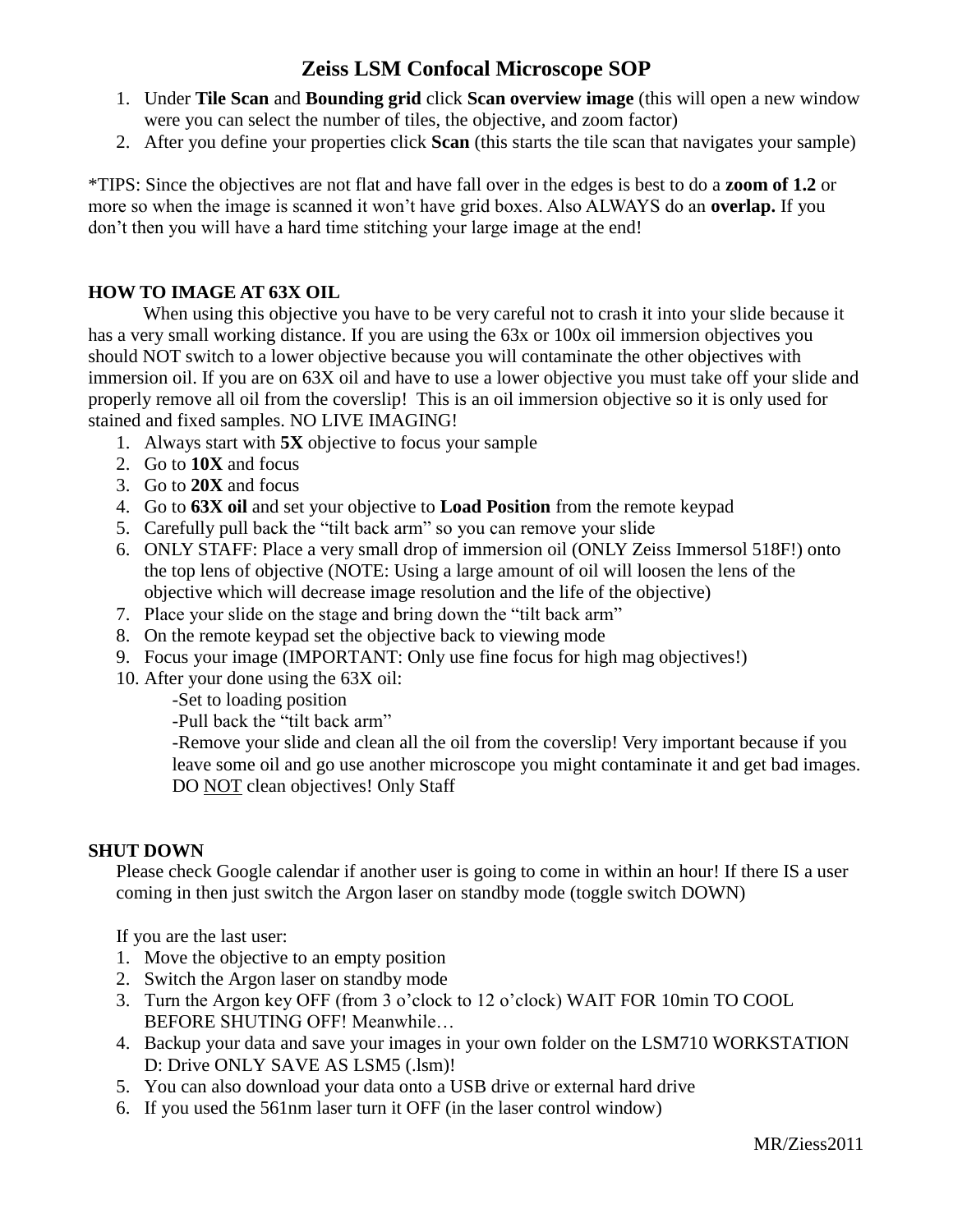- 7. Exit ZEN2009 software
- 8. Log Off your user account and Shut Down the computer from the Start Menu
- 9. After the Argon laser is cooled (you can feel the fan on the back of the LASOS box) if it's not blowing you can switch off the **System/PC** and the **Component** switch, followed by the **Main**  switch.
- 10. Power Xcite lamp to zero and turn OFF.
- 11. Please clean after yourself! If you used oil make sure you clean and remove any oil from your slides! (DO NOT CLEAN OBJECTIVES! Monica is the ONLY person who can clean objectives!)
- 12. Remember to record your time in the sign-in sheet and note any problems you encountered. If there are any problems with the Confocal please report to Monica for assistance. Thank you!

#### **ANALYSIS WORKSTATION**

#### MAKING A STICH ON A Z-STACK

- 1. Turn on the ZEN 2009 and click on **Image Processing**
- 2. Under Processing tab click **Copy**
- 3. Then click **Subset** function
- 4. Open your image that you selected under file  $\rightarrow$  open...
- 5. Click the **Z** tab (to select the slice of interest) to choose the z-plane Start and End select **Apply**  (ex: you have 20 slices of an imaged z-stack and you only like slice 9 thru 11, selected them Start: 9 and End: 11. If you only like slice 9 then insert 9-9)
- 6. If you image has tiles then you would ask it to have all the tiles! Start 1 and End:( #of end tiles)
- 7. This will create a new image of just the one z-plane.
- 8. You can then stitch this new image by clicking on the **Stitch** and **Apply**

#### **LIVE CELL IMAGING**

(8 channel Automate Scientific programmable perfusion system. This type of imaging is very critical and needs to be SUPERVISED AT ALL TIMES! If not careful the valves can come off or the chamber can overflow! This can flood the microscope and cause damage to the objectives and the microscope itself!)

- 1. Turn on the Rainin peristaltic pump and flush the all the channel lines thru with HEPES (depending on how many solutions you are going to be using flush that many lines. Ex 4channels: Ch1-HEPES, Ch2-CCH, Ch3-PE, Ch4-Caffeine) You can select each channel by pressing the number on the Manual valve command controller.
- 2. **Stop** the pump
- 3. Insert one channel line per solution tube.
- 4. Pull back the "tilt back arm" and set objective in **load position**
- 5. Replace the mounting slide stage with the live cell adaptor plate.
- 6. Carefully set your specimen chamber on the stage and slide the security locks on the side